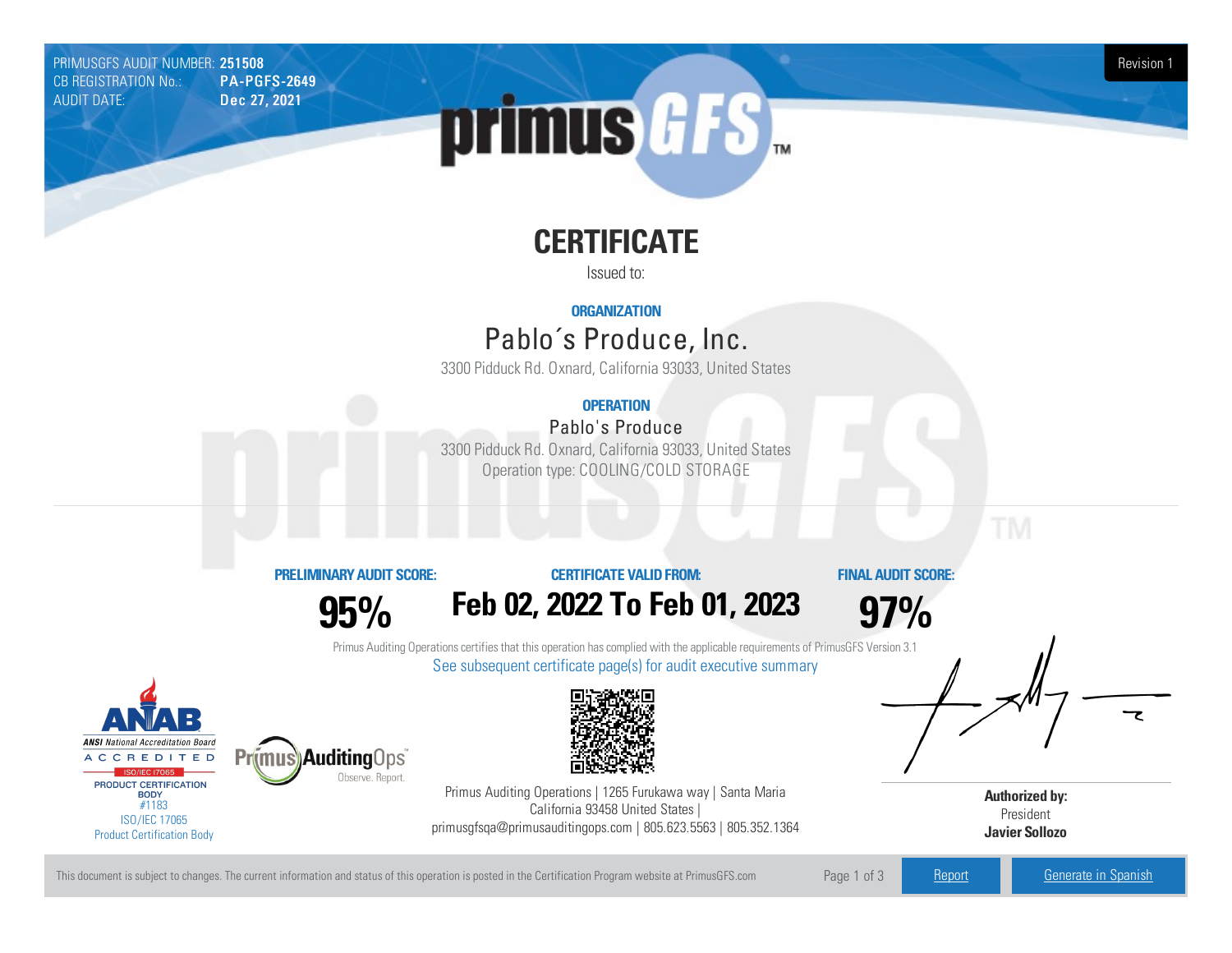PRIMUSGFS AUDIT NUMBER: **251508 Revision 1**<br>CB REGISTRATION No.: **PA-PGFS-2649** CB REGISTRATION No.: AUDIT DATE: Dec 27, 2021



**CERTIFICATE VALIDFROM: Feb 02, 2022 To Feb 01, 2023**

#### **AUDIT TYPE:**

Announced Audit

#### **AUDIT EXECUTIVE SUMMARY:**

Pablo's Produce has approximately 10,000 sq. ft. and runs year round with average of 10-18 workers. Only conventional product is received at this facility, during this audit romaine, celery and cabbage were observed. The process starts receiving product in their final packaging, cooled (vacuum tube - dry or hydrocooler - recirculated water ORP >650 mV), storage and shipped to customers. Well water is used for cleaning activities and hydrocooler. Pest control is handle by Orkin.

| Addendum(s) included in the audit: |                                             |                                         |                             |                              |  |
|------------------------------------|---------------------------------------------|-----------------------------------------|-----------------------------|------------------------------|--|
| Not Applicable                     |                                             | <u> De Barbara (Barbara) e por esta</u> |                             | <b>TM</b>                    |  |
|                                    |                                             |                                         |                             |                              |  |
|                                    | <b>Product information for each product</b> |                                         |                             |                              |  |
|                                    | <b>Product Group/Product Name</b>           | <b>Producto Observado</b>               | <b>Seasonality</b>          | Pais de Destino por producto |  |
|                                    | Romaine Lettuce                             | Observado el día de la auditoría        | From: September<br>To: June | <b>United States</b>         |  |
|                                    |                                             | Observado el día de la auditoría        | From: November              | <b>United States</b>         |  |
|                                    | Celery                                      |                                         | To: June                    |                              |  |